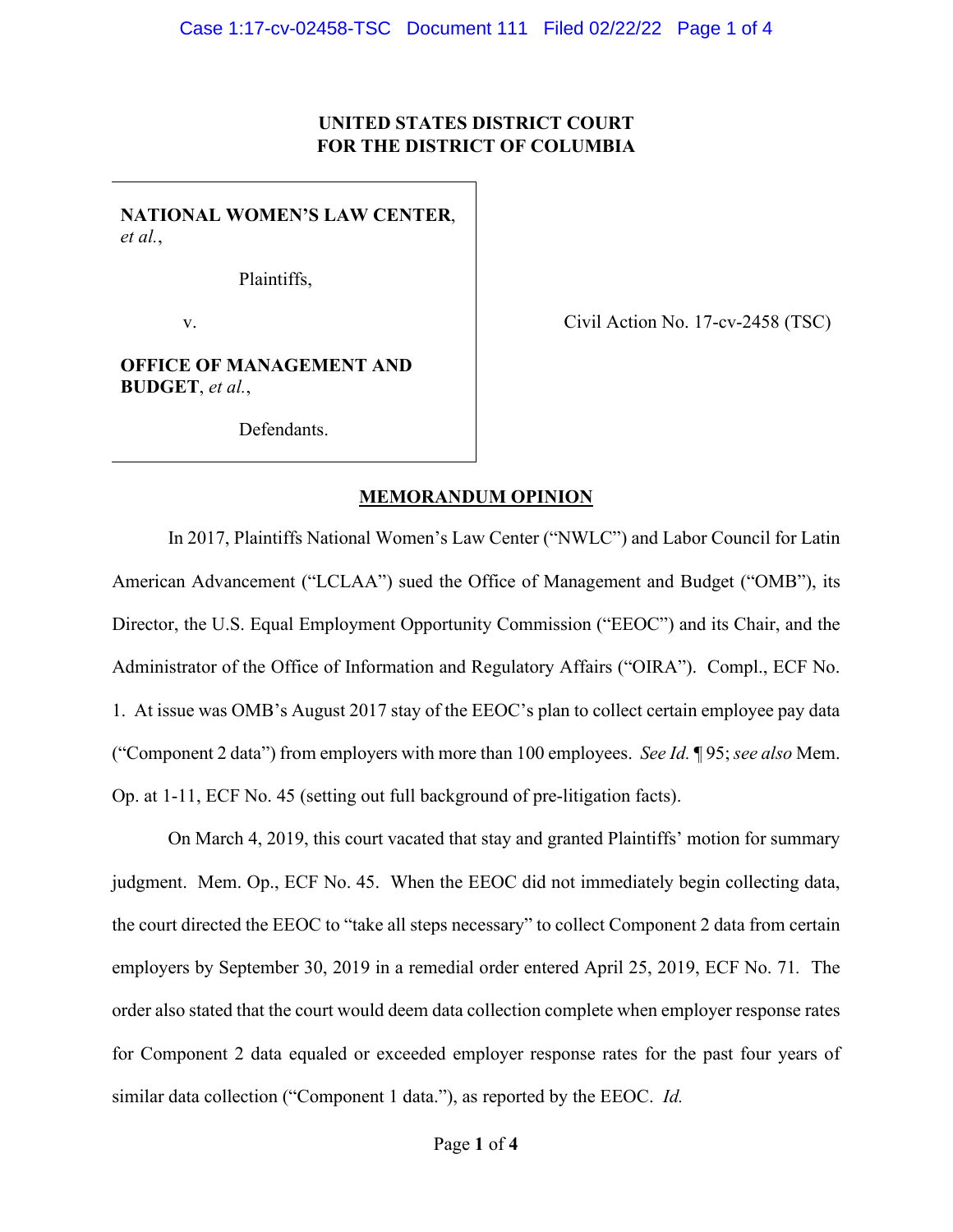### Case 1:17-cv-02458-TSC Document 111 Filed 02/22/22 Page 2 of 4

Defendants appealed the court's March 4 and April 25 Orders on May 3, 2019, ECF No. 72. While that appeal was pending Defendants began collecting Component 2 data. Defs.' Mot. for Relief from J. at 3-4. On August 30, 2019, the EEOC filed a report that offered two completion level possibilities: 72.7% or 98.3%, with the latter figure reflecting the Component 1 participation rate including late filers. Notice of Report at 1-2, ECF No. 83-1. On October 8, 2019, having collected 75.9% of Component 2 data, Defendants moved for a judicial determination that they had met the obligations imposed by the court's April 25 Order. Defs.' Mot. for Order at 1, 3, ECF No. 88. The court denied that motion and directed EEOC to complete its data collection by January 31, 2020, without imposing a specific collection level, because it was unclear how many employers submitted data outside of the grace period. Oct. 29, 2019 Order at 3, ECF No. 91. On December 19, 2019, having attained an 85.6% response rate, Defendants again petitioned for a finding of completion. *See* Defs.' Second Mot. for Order, ECF No. 95.

Before the court could rule, the D.C. Circuit held oral argument on Defendants' appeal. Based on Plaintiffs' contentions during oral argument, the parties filed a Joint Status Report on February 7, 2020, asking this court to find the EEOC's collection—then at 89.2% of employers complete. *See* Joint Status Rep. at 1, ECF No. 101. The court granted that request three days later, ECF No. 102. Upon joint request, the D.C. Circuit dismissed the appeal as moot and remanded the case to this court "to consider the [Defendants'] request for vacatur as a motion for relief from an order pursuant to Federal Rule of Civil Procedure 60(b)." Mandate at 1, ECF No. 104. Defendants moved for relief under Rule 60(b)(6) on September 9, 2020, ECF No. 106.

Rule 60(b) allows parties to seek relief from a court's final judgment for several reasons: the discovery of new evidence, mistake or excusable neglect in the original judgment, fraud, satisfaction of an original judgment, or—as Defendants have requested— for "any other reason that justifies relief." However, such relief is only appropriate in "extraordinary circumstances,"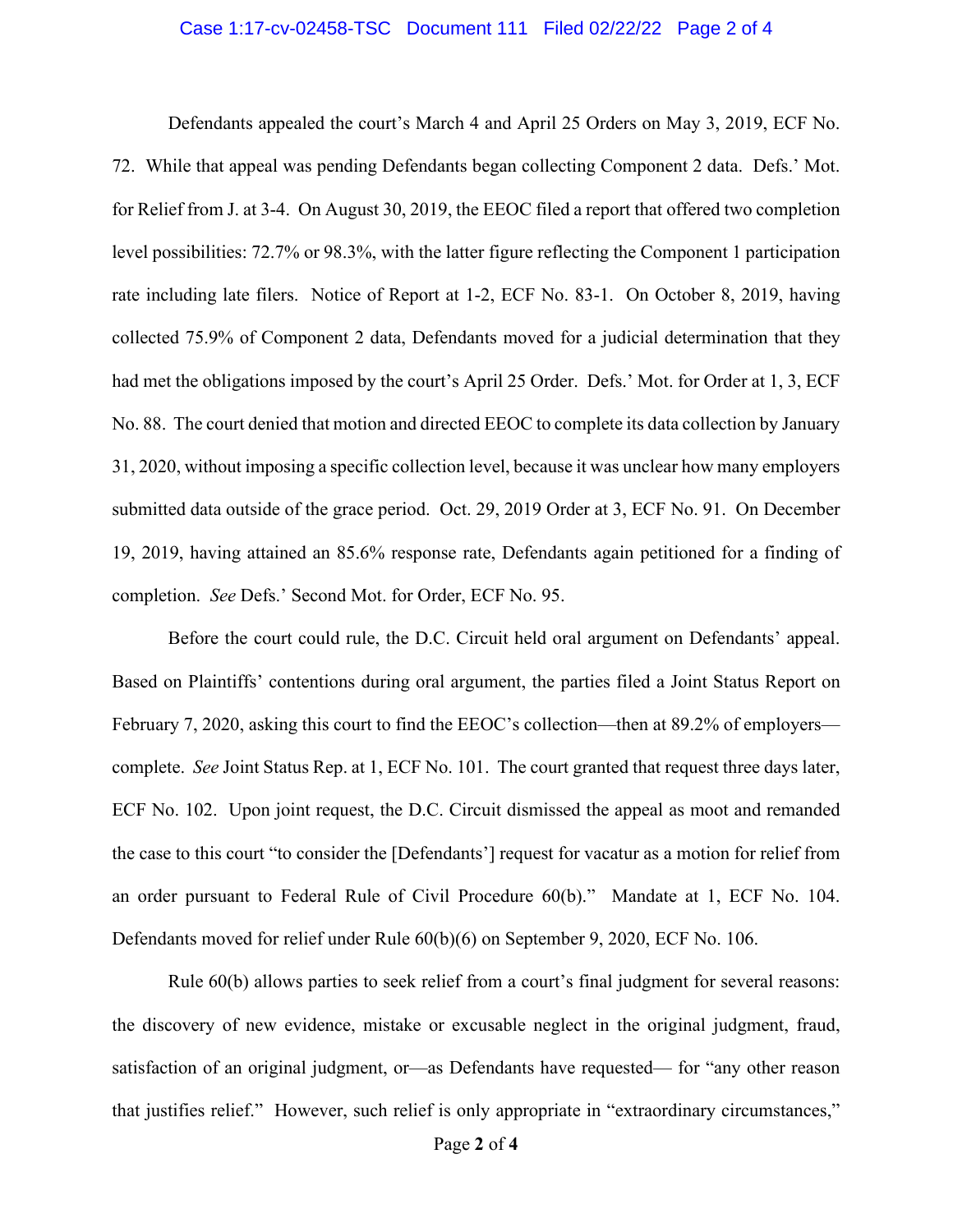### Case 1:17-cv-02458-TSC Document 111 Filed 02/22/22 Page 3 of 4

and "should be only sparingly used." *Kramer v. Gates*, 481 F.3d 788, 790, 792 (D.C. Cir. 2007) (quoting *Ackermann v. United States*, 340 U.S. 193, 199 (1950)). One such extraordinary circumstance is when a civil case becomes moot pending appeal. *Sands v. NLRB*, 825 F.3d 778, 785 (D.C. Cir. 2016) (internal citations omitted). This circumstance, however, does not apply when "the appellant 'caused the mootness by voluntary action." *Planned Parenthood of Wisconsin, Inc. v. Azar*, 942 F. 3d 512, 519 (D.C. Cir. 2019) (quoting *Bancorp Mortg. Co. v. Bonner Mall P'ship*, 513 U.S. 18, 24-25 (1994)).

Defendants argues that their compliance with the court's orders was "required, not voluntary," entitling them to vacatur. Defs.' Mot for Relief at 7. But compliance with a court's order, even pending appeal, is voluntary. Judgments are automatically stayed for 30 days after entry to preserve the status quo pending appeal. *See* Fed. R. Civ. P. 62(a). Beyond those 30 days, parties are free to seek—and regularly receive—equitable relief preserving that status quo during appeal. *See* Fed R. Civ. P. 62(g); Fed. R. App. P. 8(a); *see, e.g.*, *Trump v. Thompson*, No. 21-5254, 2021 WL 5239098 (D.C. Cir. Nov. 11, 2021) (enjoining appellees from action pending appellate review); *Cf. Hawai'i Hous. Auth. v. Midkiff*, 463 U.S. 1323, 1324 (1983) ("[I]t is well-settled that a court retains the power to grant injunctive relief to a party to preserve the status quo during the pendency of an appeal. . . ."). Defendants did not seek any such equitable relief—instead, they voluntarily began "working diligently on next steps in the wake of the court's order." *See* Pls.' Request for a Status Conference at 2, ECF No. 47 (citing EEOC, "Statement on the 2018 EEO-1 Portal Opening for Component 1 Data", https://www.eeoc.gov/employers/eeo1survey/statement-2018-opening.cfm (emphasis in original). This voluntary action towards compliance with the court's March 4 and April 25 Orders—despite the pendency of an appeal—means that Defendants are barred from Rule 60(b)(6) relief.